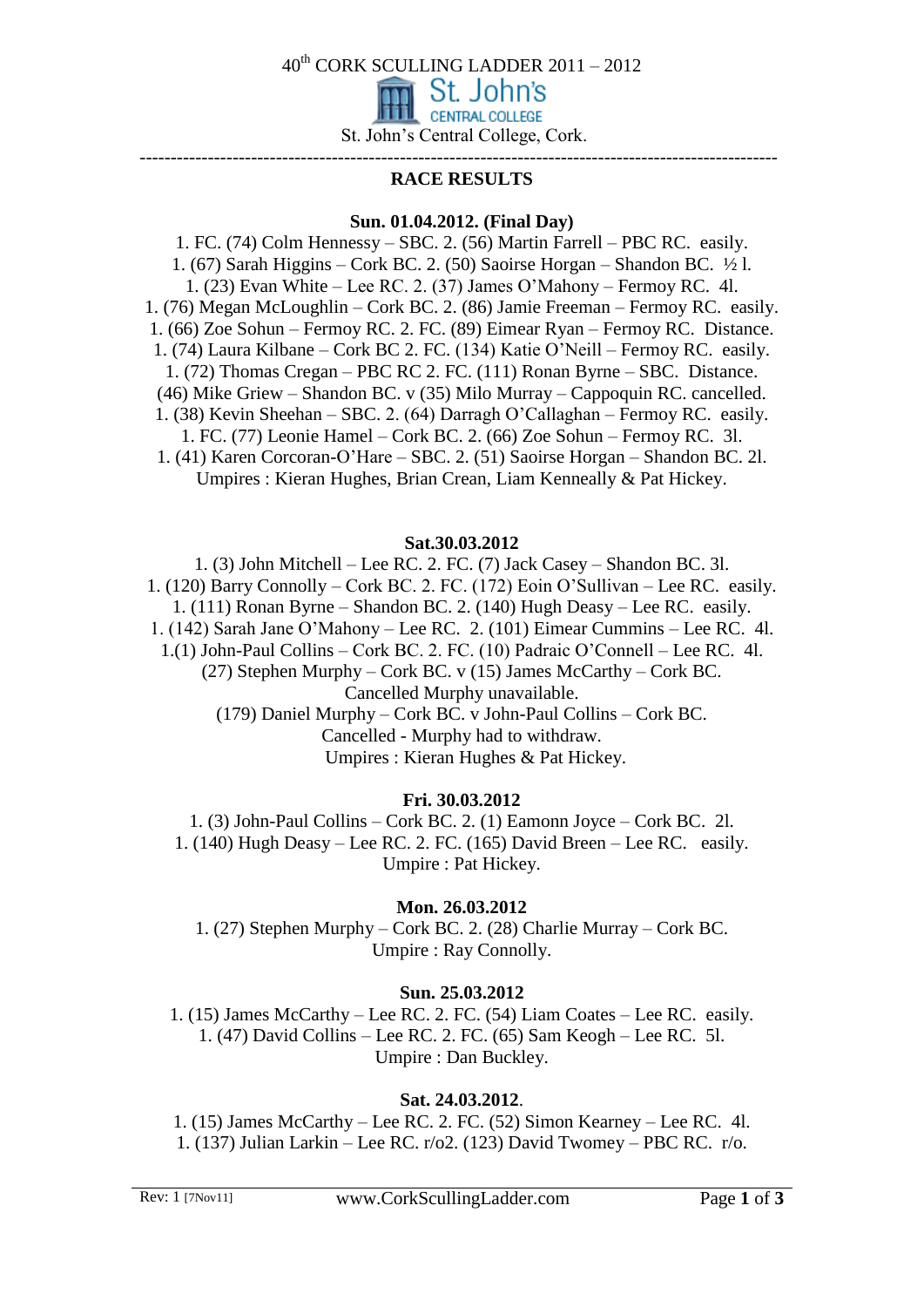40th CORK SCULLING LADDER 2011 – 2012



St. John's Central College, Cork.

------------------------------------------------------------------------------------------------------- Twomey injured.

1. (2) John Mitchell – Lee RC. 2. FC. (13) Andy Harrington – Shandon BC. easily. 1. (63) Sam Keogh – Lee RC. 2. FC. (74) Adam Fisher – Fermoy RC. easily. 1. FC. (65) Darragh O'Callaghan – Fermoy RC. 2. (62) Luke Carroll – SBC. 4l. FC. (133) Katie O'Neill – Fermoy RC. v (62) Zoe Sohun – Fermoy RC. Cancelled on Friday. 23.03.2012. 1. (49) Saoirse Horgan – Shandon BC. 2. (64) Zoe Sohun – Fermoy RC. 4l. Umpires : Kieran Hughes & Pat Hickey.

# **Wed. 21.03.2012.**

1. (55) Martin Farrell – PBC RC 2. FC. (162) Fergal O'Sullivan – Cork BC. 4l. our thanks to Martin Farrell and Fran Keane for accepting the challenge. Umpire : Fran Keane.

**Mon. 19.03.2012**

1. (6) Eddie Beechinor Cork BC 2. FC (22) Brian Twomey Tompson – LRC. 4l. Umpire : Kieran Hughes.

# **Sat. 17.03.2012**

1.(55) Martin Farrell – PBC. 2. FC. (162) Fergal O'Sullivan – Cork BC O'Sullivan. DNF Equipment failure Umpire : Kieran Hughes [*Re-Scheduled to Wed 21st @ 14:00*]

## **Fri. 16.03.2012.**

1.(15) James NcCarthy – Lee RC. 2. FC. (28) Charlie Murray – Cork BC. 3l. Umpire : Dan Buckley.

## **Sat. 03.03.2012**

1. (15) James McCarthy (Lee RC) 2. FC. (29) Brian Keohane – PBC College. 4l. 1. (128) Jamie Freeman – Fermoy RC. 2. (88) Niamh McGrath – Lee RC. 2l. 1. (63) Sam Keogh – Lee RC. 2. (64) Darragh O'Callaghan – Fermoy RC. Easily. 1. (13) Andy Harrington – SBC. 2. FC. (21) Killian Burgess – Cork BC. Easily. 1. (49) Saoirse Horgan – Shandon BC. 2. (62) Zoe Sohan – Fermoy RC. Easily. 1. (74) Adam Fisher – Fermoy RC. 2. (81) Colin Walsh – Shandon BC. Easily. 1. (84) James O'Mahony – Fermoy RC. 2. (82) Rian O'Leary – Shandon BC. Easily. Umpire: Kieran Hughes

## **Sun. 26.02.2012**

1. (24) James McCarthy (Lee RC). 2. (15) Warren Stone (Cork BC). 1l. 1. (36) Stewart Shannon (Clonmel RC). 2. (40) Karen Corcoran – O'Hare (Shandon BC). 4l.

Umpire : Kieran Hughes.